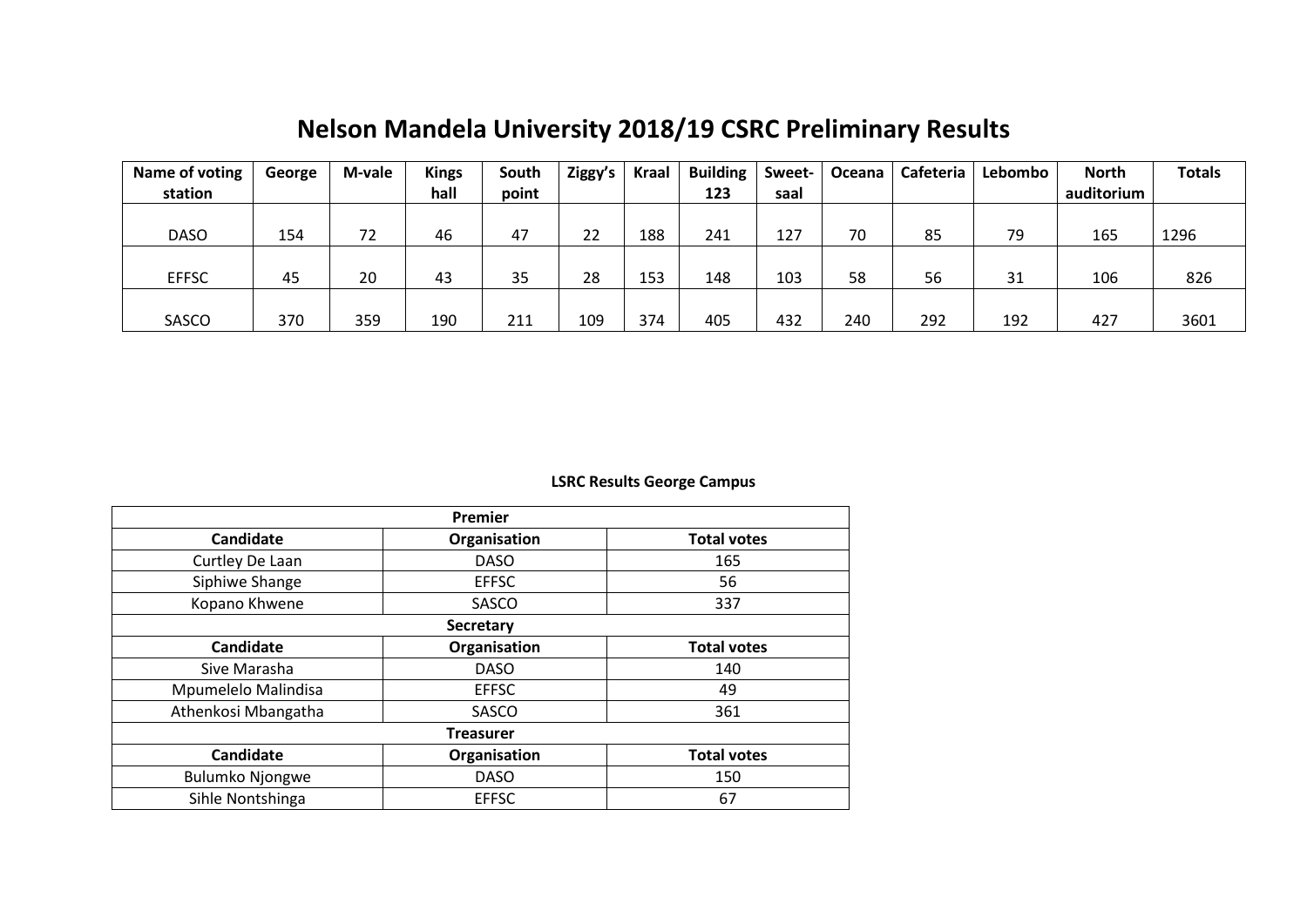| Nosiphiwe Kabingesi             | SASCO                                      | 327                |  |  |  |  |  |  |  |  |  |  |  |
|---------------------------------|--------------------------------------------|--------------------|--|--|--|--|--|--|--|--|--|--|--|
|                                 | <b>Academic, Transformation and Gender</b> |                    |  |  |  |  |  |  |  |  |  |  |  |
| Candidate                       | Organisation                               | <b>Total votes</b> |  |  |  |  |  |  |  |  |  |  |  |
| Ayakha Selana                   | <b>DASO</b>                                | 150                |  |  |  |  |  |  |  |  |  |  |  |
| Esethu Mxoli                    | <b>EFFSC</b>                               | 49                 |  |  |  |  |  |  |  |  |  |  |  |
| Udochukwu Obi                   | SASCO                                      | 355                |  |  |  |  |  |  |  |  |  |  |  |
| <b>Society Support Services</b> |                                            |                    |  |  |  |  |  |  |  |  |  |  |  |
| Candidate                       | Organisation                               | <b>Total votes</b> |  |  |  |  |  |  |  |  |  |  |  |
| Annita Mthelekoso               | <b>DASO</b>                                | 159                |  |  |  |  |  |  |  |  |  |  |  |
| Avela Lukani                    | SASCO                                      | 359                |  |  |  |  |  |  |  |  |  |  |  |
|                                 | <b>Accommodation &amp; Student Support</b> |                    |  |  |  |  |  |  |  |  |  |  |  |
| Candidate                       | Organisation                               | <b>Total votes</b> |  |  |  |  |  |  |  |  |  |  |  |
| Naledzani Tshilande             | <b>DASO</b>                                | 142                |  |  |  |  |  |  |  |  |  |  |  |
| Kaya Mangcoto                   | <b>EFFSC</b>                               | 61                 |  |  |  |  |  |  |  |  |  |  |  |
| Sinoxolo Dlanga                 | <b>SASCO</b>                               | 344                |  |  |  |  |  |  |  |  |  |  |  |

# **LSRC Results 2ND Ave Campus**

| Premier            |              |                    |  |  |  |  |  |  |  |  |  |
|--------------------|--------------|--------------------|--|--|--|--|--|--|--|--|--|
| <b>Candidate</b>   | Organisation | <b>Total votes</b> |  |  |  |  |  |  |  |  |  |
| Mathambeka Kwezi   | <b>DASO</b>  | 131                |  |  |  |  |  |  |  |  |  |
| Menziwe Unathi     | <b>EFFSC</b> | 106                |  |  |  |  |  |  |  |  |  |
| Mriba Ntomboxolo   | SASCO        | 490                |  |  |  |  |  |  |  |  |  |
|                    | Secretary    |                    |  |  |  |  |  |  |  |  |  |
| <b>Candidate</b>   | Organisation | <b>Total votes</b> |  |  |  |  |  |  |  |  |  |
| Mfecane Lindokuhle | <b>DASO</b>  | 137                |  |  |  |  |  |  |  |  |  |
| Singa Philile      | <b>EFFSC</b> | 101                |  |  |  |  |  |  |  |  |  |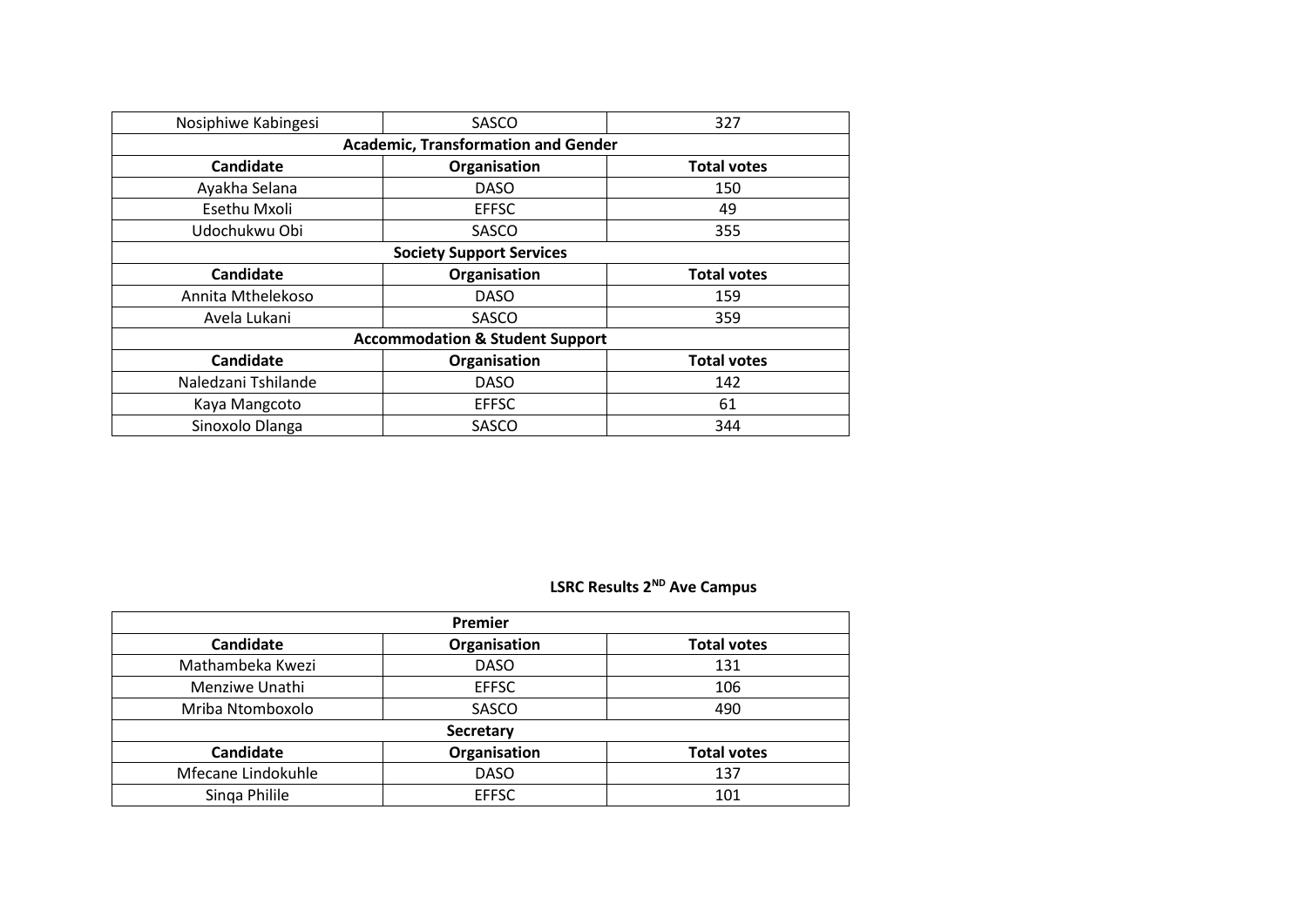| Nkonjane Sinoxolo                                      | SASCO                                      | 485                |  |  |  |  |  |
|--------------------------------------------------------|--------------------------------------------|--------------------|--|--|--|--|--|
|                                                        | <b>Treasurer</b>                           |                    |  |  |  |  |  |
| <b>Candidate</b>                                       | Organisation                               | <b>Total votes</b> |  |  |  |  |  |
| Debengu Silindokuhle                                   | <b>DASO</b>                                | 121                |  |  |  |  |  |
| <b>Hoffman Tisetso</b>                                 | <b>EFFSC</b>                               | 103                |  |  |  |  |  |
| Maseti Vuyisanani                                      | SASCO                                      | 483                |  |  |  |  |  |
|                                                        | <b>Academic, Transformation and Gender</b> |                    |  |  |  |  |  |
| Candidate                                              | Organisation                               | <b>Total votes</b> |  |  |  |  |  |
| Mxomxozi Unathi                                        | <b>DASO</b>                                | 127                |  |  |  |  |  |
| Loli Siphosethu                                        | <b>EFFSC</b>                               | 97                 |  |  |  |  |  |
| Maseti Vuyolethu                                       | SASCO                                      | 476                |  |  |  |  |  |
|                                                        | <b>Society Support Services</b>            |                    |  |  |  |  |  |
| <b>Candidate</b>                                       | Organisation                               | <b>Total votes</b> |  |  |  |  |  |
| Nyakathi Zandile                                       | <b>DASO</b>                                | 126                |  |  |  |  |  |
| Mantshontsho Siyamcela                                 | <b>EFFSC</b>                               | 95                 |  |  |  |  |  |
| Motsitsi Matshediso                                    | SASCO                                      | 477                |  |  |  |  |  |
|                                                        | <b>Accommodation &amp; Student Support</b> |                    |  |  |  |  |  |
| <b>Candidate</b><br>Organisation<br><b>Total votes</b> |                                            |                    |  |  |  |  |  |
| Mahlawe Eyomsa                                         | <b>DASO</b>                                | 121                |  |  |  |  |  |
| Lubisi Thoriso                                         | <b>EFFSC</b>                               | 99                 |  |  |  |  |  |
| Dimani Lisakhanya                                      | SASCO                                      | 482                |  |  |  |  |  |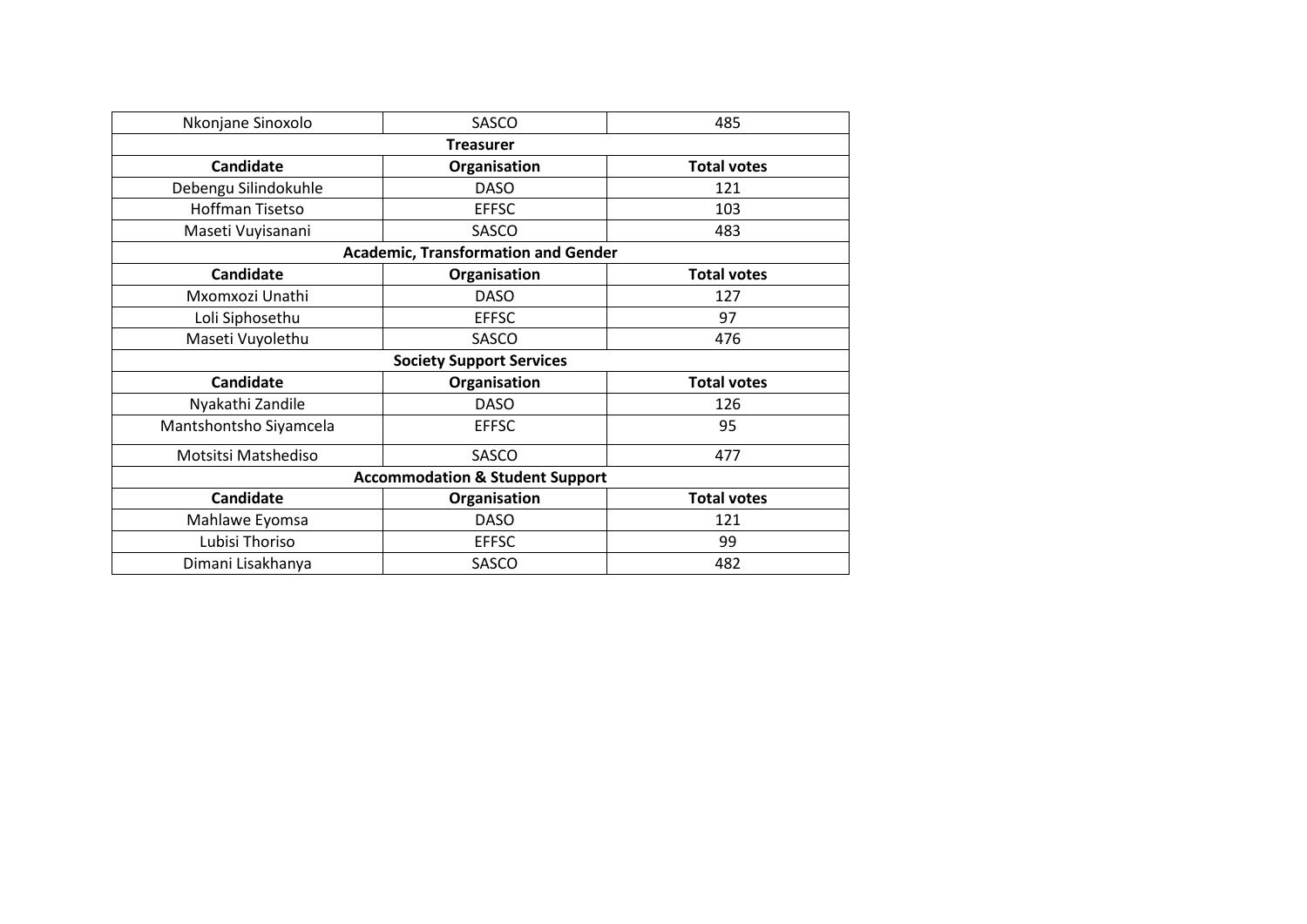## **LSRC Results Missionvale Campus**

|                         | Premier                                    |                    |  |  |
|-------------------------|--------------------------------------------|--------------------|--|--|
| Candidate               | Organisation                               | <b>Total votes</b> |  |  |
| Xolisa Ngejame          | <b>DASO</b>                                | 62                 |  |  |
| Yamkela Tengwa          | <b>EFFSC</b>                               | 8                  |  |  |
| Phila Tshingana         | SASCO                                      | 316                |  |  |
|                         | <b>Secretary</b>                           |                    |  |  |
| Candidate               | Organisation                               | <b>Total votes</b> |  |  |
| Lwazi Jakalase          | <b>DASO</b>                                | 60                 |  |  |
| Anam Mbebe              | SASCO                                      | 305                |  |  |
|                         |                                            |                    |  |  |
|                         | <b>Treasurer</b>                           |                    |  |  |
| <b>Candidate</b>        | Organisation                               | <b>Total votes</b> |  |  |
| Wandile Ntengo          | <b>DASO</b>                                | 69                 |  |  |
| Siyamthanda Kwenzekile  | SASCO                                      | 304                |  |  |
|                         |                                            |                    |  |  |
|                         | <b>Academic, Transformation and Gender</b> |                    |  |  |
| Candidate               | Organisation                               | <b>Total votes</b> |  |  |
| <b>Fikisiwe Qwane</b>   | <b>DASO</b>                                | 64                 |  |  |
| Sikhonathi Ngwanya      | SASCO                                      | 310                |  |  |
|                         |                                            |                    |  |  |
|                         | <b>Society Support Services</b>            |                    |  |  |
| Candidate               | Organisation                               | <b>Total votes</b> |  |  |
| Luphawu Seti            | <b>DASO</b>                                | uncontested        |  |  |
|                         |                                            |                    |  |  |
|                         | <b>Student Support Services</b>            |                    |  |  |
| Candidate               | Organisation                               | <b>Total votes</b> |  |  |
| Siyamthanda Pangumso    | <b>DASO</b>                                | 53                 |  |  |
| <b>Bakholise Mlandu</b> | SASCO                                      | 280                |  |  |
|                         |                                            |                    |  |  |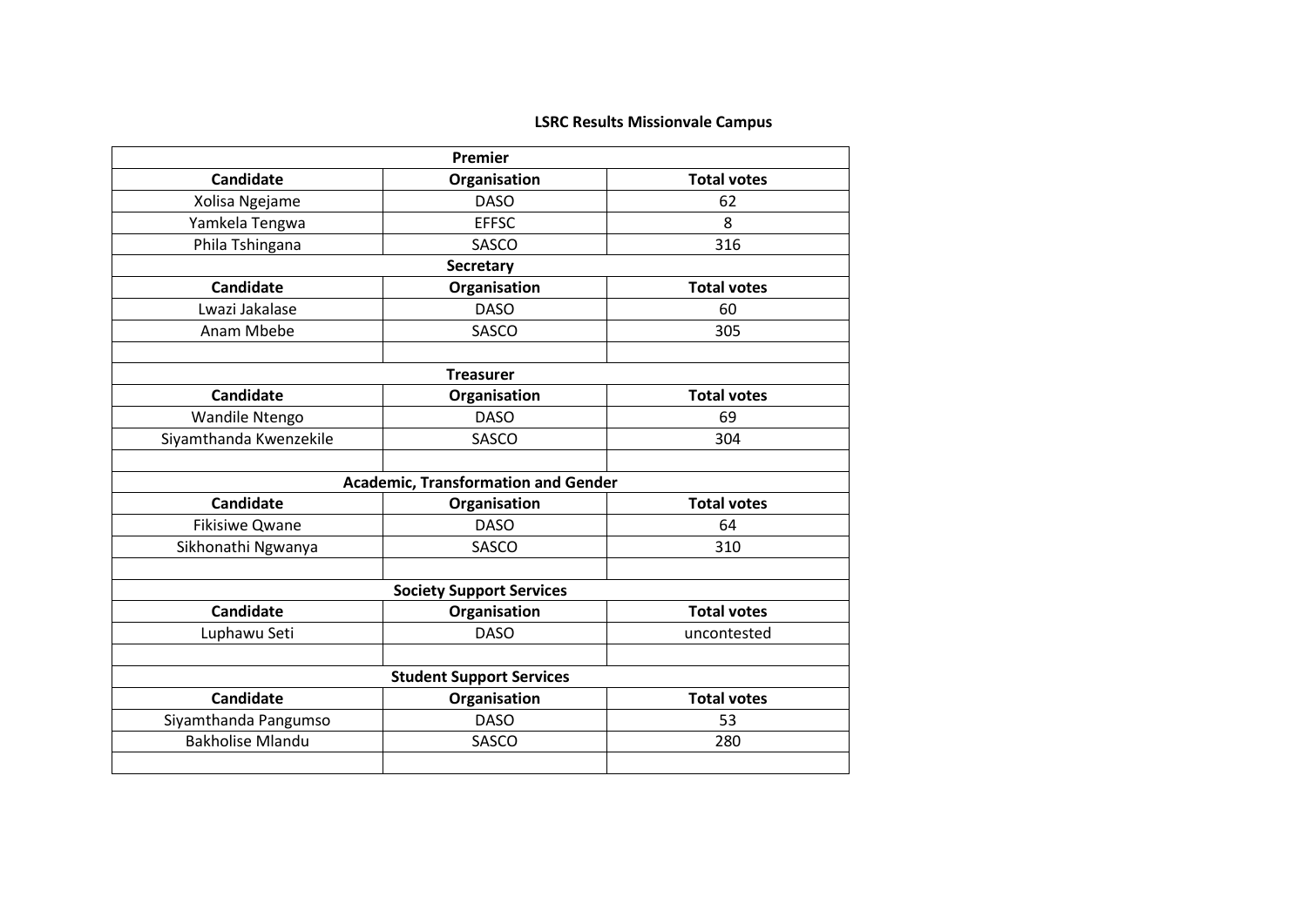#### **Premier North Campus Preliminary Results**

| Candidate         | Organisation | <b>Total Votes</b> |
|-------------------|--------------|--------------------|
| Ayabonga Mxotwa   | <b>DASC</b>  | 284                |
| Jabulani Mkhabela | <b>EFFSC</b> | 150                |
| Uviwe Peteni      | <b>SASCO</b> | 690                |

#### **Premier South Campus Preliminary Results**

| Candidate        | <b>Organisation</b> | <b>Total Votes</b> |
|------------------|---------------------|--------------------|
| Anne-Lize Jacobs | <b>DASO</b>         | 623                |
| Yolanda Mafahla  | <b>EFFSC</b>        | 426                |
| Vuyokazi Gwam    | SASCO               | 1308               |

## **International Representatives**

| <b>Candidate</b>        | <b>Organisation</b> | <b>Total Votes</b> |
|-------------------------|---------------------|--------------------|
| Takudzwa Sharaunga      | <b>DASC</b>         | ხ≾                 |
| Nathaniel Nigel Malunga | <b>EFFSC</b>        | <b>.</b>           |
| Daynne Taruvinga        | SASCO               | 39                 |

#### **Disability and Special Needs Preliminary Results**

| Candidate         | Organisation | Total<br>I Votes |
|-------------------|--------------|------------------|
| Lubabalo Saphepha | <b>DASC</b>  |                  |
| Avukile Jeke      | SASCO        |                  |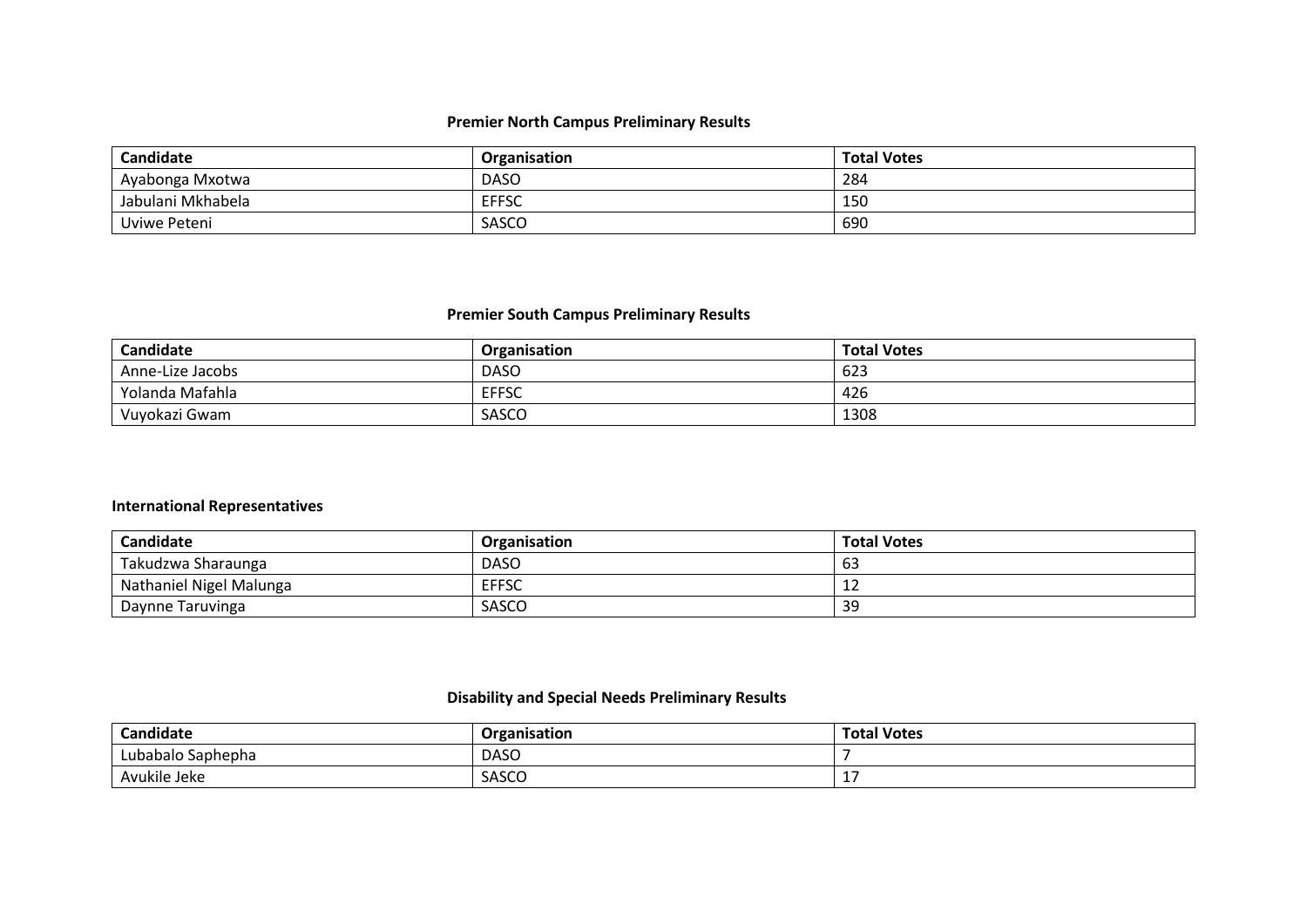| <b>Faculty</b> | Candidate       | organis      | George | M-   | <b>Kings</b> | South          | Ziggy's | <b>Kraal</b> | <b>Building</b> | <b>Sweet</b> | Ocean | <b>Cafeteri</b>    | Lebomb       | <b>North</b> | <b>Totals</b> |
|----------------|-----------------|--------------|--------|------|--------------|----------------|---------|--------------|-----------------|--------------|-------|--------------------|--------------|--------------|---------------|
|                |                 | ation        |        | vale | hall         | point          |         |              | 123             | -saal        | a     | a                  | $\mathbf{o}$ | auditoriu    |               |
|                |                 |              |        |      |              |                |         |              |                 |              |       |                    |              | m            |               |
|                | Samuel Connelly | <b>DASO</b>  |        |      |              | 11<br><u>_</u> |         | 41           | 58              | 23           |       | $\circ$<br>$\circ$ |              |              | 170           |
|                | Siyasanga       | <b>EFFSC</b> |        |      |              |                |         |              |                 |              |       |                    |              |              | 191           |
| Art            | Ngwabeni        |              |        |      | 16           | 11             |         | 44           | 54              | 40           | a     | q                  |              | ≖            |               |
|                | Njabulo         | SASCO        |        |      |              |                |         |              |                 |              |       |                    |              |              | 715           |
|                | Mdlalose        |              |        |      | 42           | 51             |         | 101          | 149             | 119          | 180   | 51                 | 4            | 10           |               |

# **Nelson Mandela University 2018/19 Faculty Results**

| <b>Faculty</b>      | Candidate           | organis      | George | M-   | <b>Kings</b> | South | Ziggy's | <b>Kraal</b> | <b>Building</b> | <b>Sweet</b> | Ocean | Cafeteri | Lebomb | <b>North</b> | <b>Totals</b> |
|---------------------|---------------------|--------------|--------|------|--------------|-------|---------|--------------|-----------------|--------------|-------|----------|--------|--------------|---------------|
|                     |                     | ation        |        | vale | hall         | point |         |              | 123             | -saal        | а     | a        | O      | auditoriu    |               |
|                     |                     |              |        |      |              |       |         |              |                 |              |       |          |        | m            |               |
|                     | Alfred Adjei        | <b>DASO</b>  | 69     | 42   | 15           | b     |         | 22           | 56              | 30           | 59    | 61       | ∩<br>υ |              | 364           |
| <b>Busines</b><br>S | Nare<br>Mokgohloa   | <b>EFFSC</b> | 15     | 8    | 10           | 8     | 6       | 22           | 12              | 14           | 45    | 51       | 0      |              | 191           |
|                     | Siphosethu<br>Sandi | SASCO        | 158    | 225  | 50           | 53    | 37      | 49           | 85              | 77           | 180   | 236      | 0      | 0            | 1150          |

| <b>Faculty</b> | Candidate | organis     | George | М-   | <b>Kings</b> | South | Ziggy's | <b>Kraal</b> | <b>Building</b> | <b>Sweet</b> | Ocean | Cafeteri | Lebomb | <b>North</b> | <b>Totals</b> |
|----------------|-----------|-------------|--------|------|--------------|-------|---------|--------------|-----------------|--------------|-------|----------|--------|--------------|---------------|
|                |           | ation       |        | vale | hall         | point |         |              | 123             | -saal        |       |          | о      | auditoriu    |               |
|                |           |             |        |      |              |       |         |              |                 |              |       |          |        | m            |               |
|                | Nkululeko | <b>DASO</b> | 72     |      |              |       |         | 10<br>∸      | ⊥J              |              |       |          |        | 10           | 132           |
|                | Mathebula |             |        |      |              |       |         |              |                 |              |       |          |        |              |               |
| <b>Science</b> |           |             |        |      |              |       |         |              |                 |              |       |          |        |              |               |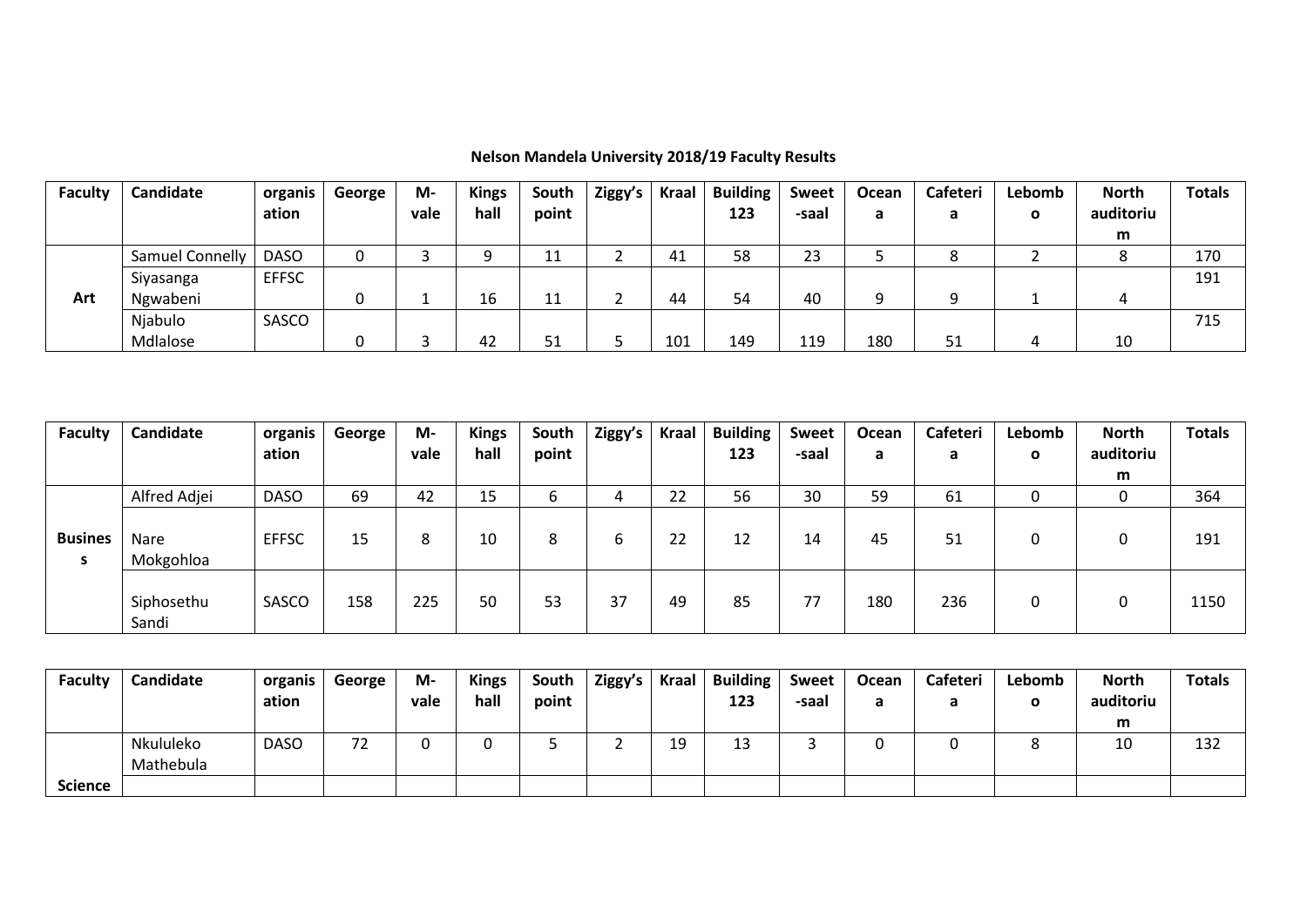| Siyasamkela | <b>EFFSC</b> | 30  |  |  | າາ<br><u>_ _ _</u> | 14 |               |  | 12<br>∸∸ | 96  |
|-------------|--------------|-----|--|--|--------------------|----|---------------|--|----------|-----|
| Makheta     |              |     |  |  |                    |    |               |  |          |     |
|             |              |     |  |  | 16                 |    |               |  |          |     |
| Asemahle    | SASCO        | 175 |  |  |                    | O  | $\sim$<br>. . |  | 64       | 241 |
| Ngamntwini  |              |     |  |  |                    |    |               |  |          |     |
| Nande       | SCI-SA       | 10  |  |  | 40                 | 16 |               |  |          | 86  |
| Notyalwa    |              |     |  |  |                    |    |               |  |          |     |

| <b>Faculty</b> | Candidate       | organis      | George | M-   | <b>Kings</b> | South | Ziggy's | <b>Kraal</b> | <b>Building</b> | Sweet | Ocean | Cafeteri | Lebomb | <b>North</b> | <b>Totals</b> |
|----------------|-----------------|--------------|--------|------|--------------|-------|---------|--------------|-----------------|-------|-------|----------|--------|--------------|---------------|
|                |                 | ation        |        | vale | hall         | point |         |              | 123             | -saal | a     | a        | O      | auditoriu    |               |
|                |                 |              |        |      |              |       |         |              |                 |       |       |          |        | m            |               |
|                | Munonde         | <b>DASO</b>  | 4      | 17   | a            | b     |         |              |                 | ∩     |       |          | 33     | 105          | 183           |
|                | Dakalo          |              |        |      |              |       |         |              |                 |       |       |          |        |              |               |
| Enginee        |                 |              |        | 4    | 4            |       |         |              | 0               |       |       |          | 18     | 65           | 108           |
| -ring          | Luphumlo Siziba | <b>EFFSC</b> |        |      |              |       |         |              |                 |       |       |          |        |              |               |
|                |                 |              |        |      |              |       |         |              |                 |       |       |          |        |              |               |
|                | Siphosethu      | SASCO        | 26     | 44   | 33           | 42    | 32      |              |                 |       | 4     |          | 123    | 268          | 572           |
|                | Somazembe       |              |        |      |              |       |         |              |                 |       |       |          |        |              |               |

| <b>Faculty</b> | Candidate | organis      | George | M-   | <b>Kings</b> | South | Ziggy's | <b>Kraal</b> | <b>Building</b> | <b>Sweet</b> | Ocean | Cafeteri | Lebomb | <b>North</b> | <b>Totals</b> |
|----------------|-----------|--------------|--------|------|--------------|-------|---------|--------------|-----------------|--------------|-------|----------|--------|--------------|---------------|
|                |           | ation        |        | vale | hall         | point |         |              | 123             | -saal        | d     | а        | O      | auditoriu    |               |
|                |           |              |        |      |              |       |         |              |                 |              |       |          |        | m            |               |
|                | Thabiso   | <b>DASO</b>  | υ      |      | u            |       |         | 48           | 16              | 23           |       |          |        |              | 101           |
|                | Letselebe |              |        |      |              |       |         |              |                 |              |       |          |        |              |               |
| Educati        |           |              |        |      |              |       |         |              |                 |              |       |          |        |              |               |
| on             |           | <b>EFFSC</b> |        |      |              |       |         | 32           | 16              |              |       |          |        |              | 53            |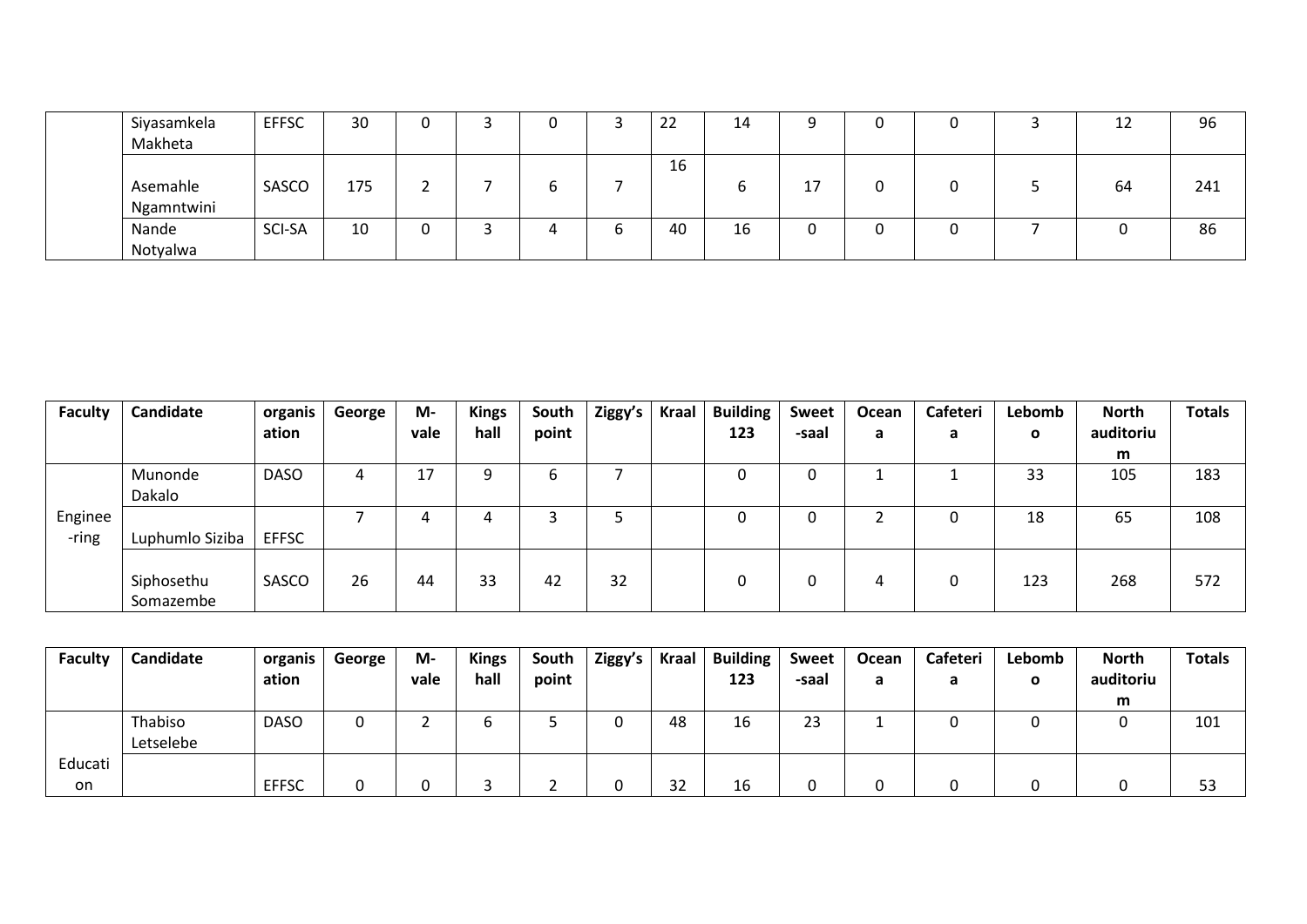| Phumelele<br>Mbunjane |       |    |              |   |    |                      |    |  |  |     |
|-----------------------|-------|----|--------------|---|----|----------------------|----|--|--|-----|
| Liiso<br>Mangcunyana  | SASCO | 40 | $\sim$<br>∸∸ | ີ | 48 | $\rightarrow$<br>. . | 46 |  |  | 172 |

| <b>Faculty</b> | Candidate     | organis      | George | M-   | <b>Kings</b> | South | Ziggy's | Kraal | <b>Building</b> | <b>Sweet</b> | Ocean | Cafeteri | Lebomb      | <b>North</b> | <b>Totals</b> |
|----------------|---------------|--------------|--------|------|--------------|-------|---------|-------|-----------------|--------------|-------|----------|-------------|--------------|---------------|
|                |               | ation        |        | vale | hall         | point |         |       | 123             | -saal        | a     | a        | $\mathbf o$ | auditoriu    |               |
|                |               |              |        |      |              |       |         |       |                 |              |       |          |             | m            |               |
|                | Rinae Sithole | <b>DASO</b>  |        |      | o<br>O       | 13    |         | 31    | 47              | 24           |       |          | 25          | 23           | 178           |
| Health         |               |              |        |      |              |       |         |       |                 |              |       |          |             |              |               |
|                | Nkosikhona    | <b>EFFSC</b> |        |      | 4            | b     | b       | 29    | 16              |              |       |          | 22          | 13           | 106           |
|                | Ketiso        |              |        |      |              |       |         |       |                 |              |       |          |             |              |               |
|                |               |              |        |      |              |       |         |       |                 |              |       |          |             |              |               |
|                | Nontobeko     | SASCO        | 0      | 4    | 34           | 36    | 22      | 96    | 65              | 115          |       | 0        | 18          | 62           | 457           |
|                | Ndlovu        |              |        |      |              |       |         |       |                 |              |       |          |             |              |               |

| <b>Faculty</b> | Candidate            | organis     | George | M-   | <b>Kings</b> | South | Ziggy's | <b>Kraal</b> | <b>Building</b> | <b>Sweet</b> | Ocean | <b>Cafeteri</b> | Lebomb | <b>North</b> | <b>Totals</b> |
|----------------|----------------------|-------------|--------|------|--------------|-------|---------|--------------|-----------------|--------------|-------|-----------------|--------|--------------|---------------|
|                |                      | ation       |        | vale | hall         | point |         |              | 123             | -saal        | a     | a               | O      | auditoriu    |               |
|                |                      |             |        |      |              |       |         |              |                 |              |       |                 |        | m            |               |
|                | Luvo Cakwebe         | <b>DASO</b> | υ      |      |              |       |         |              | 44              | 16           |       | U               | υ      |              | 74            |
| Law            | Rethabile<br>Monyane | SASCO       | 0      | 28   | ۰            | 11    |         | 43           | 106             | 37           |       |                 |        |              | 233           |

**Preliminary Results for Oppidanni Council**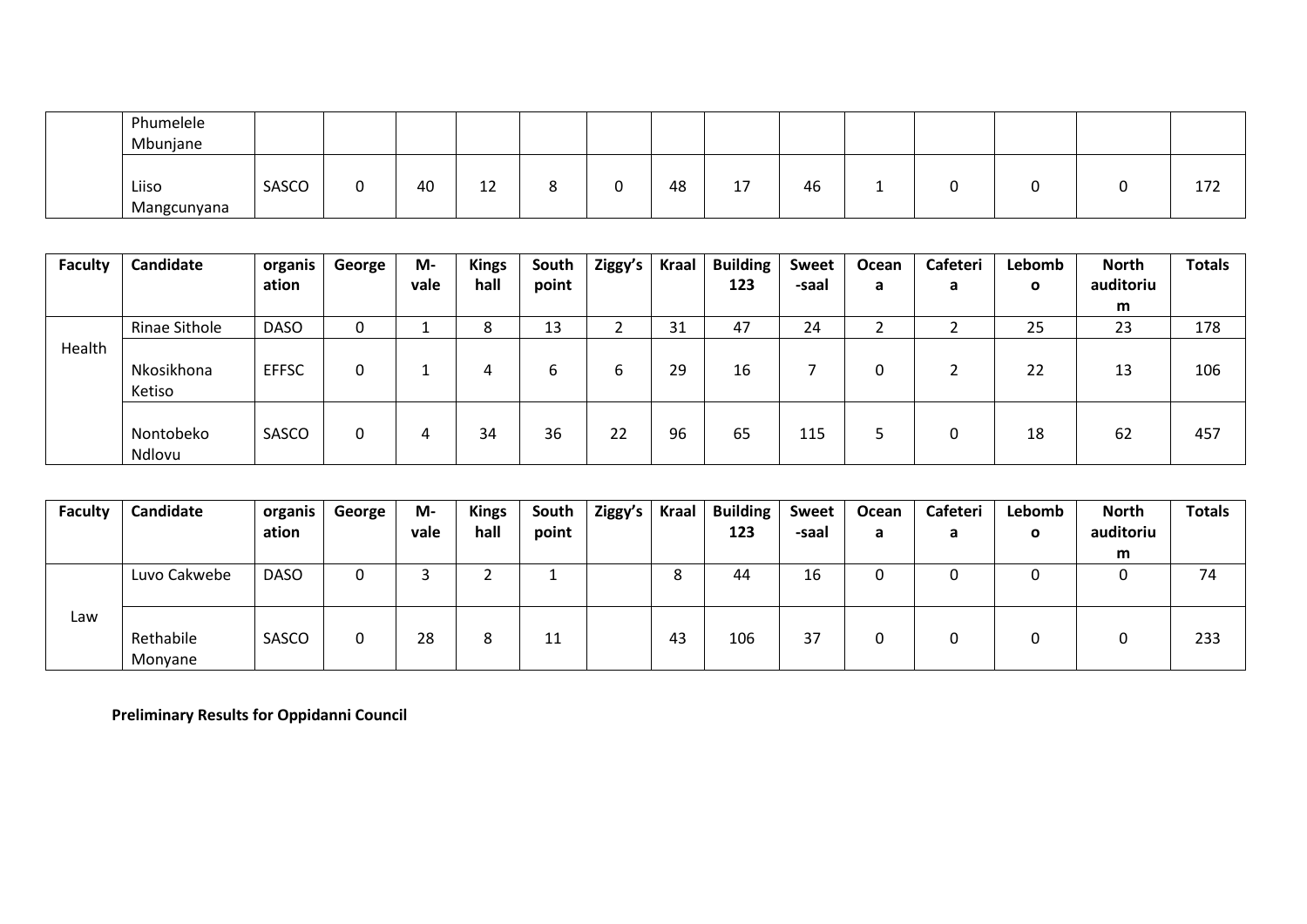| <b>Names</b>       | Organization | <b>Total votes</b> |
|--------------------|--------------|--------------------|
|                    |              |                    |
| Ayabonga Mxotwa    | <b>DASO</b>  | 859                |
| Sinako Gqokoma     | <b>DASO</b>  | 691                |
| Sasha Mahlawe      | <b>DASO</b>  | 669                |
| Xolisa Ngejane     | <b>DASO</b>  | 710                |
| Usisipho Mzana     | <b>DASO</b>  | 658                |
| Bandphe Ndikinda   | <b>DASO</b>  | 673                |
| Lwazi Jakalase     | <b>DASO</b>  | 745                |
| Sisipho Mrara      | <b>DASO</b>  | 695                |
| Ayanda Jack        | <b>EFFSC</b> | 523                |
| Sihle Moya         | <b>EFFSC</b> | 490                |
| Zikhona Schoeman   | <b>EFFSC</b> | 447                |
| Chuma Mdladlamba   | <b>EFFSC</b> | 415                |
| Vakalisa Mqongwana | <b>EFFSC</b> | 489                |
| Motshabi Segopolo  | <b>EFFSC</b> | 457                |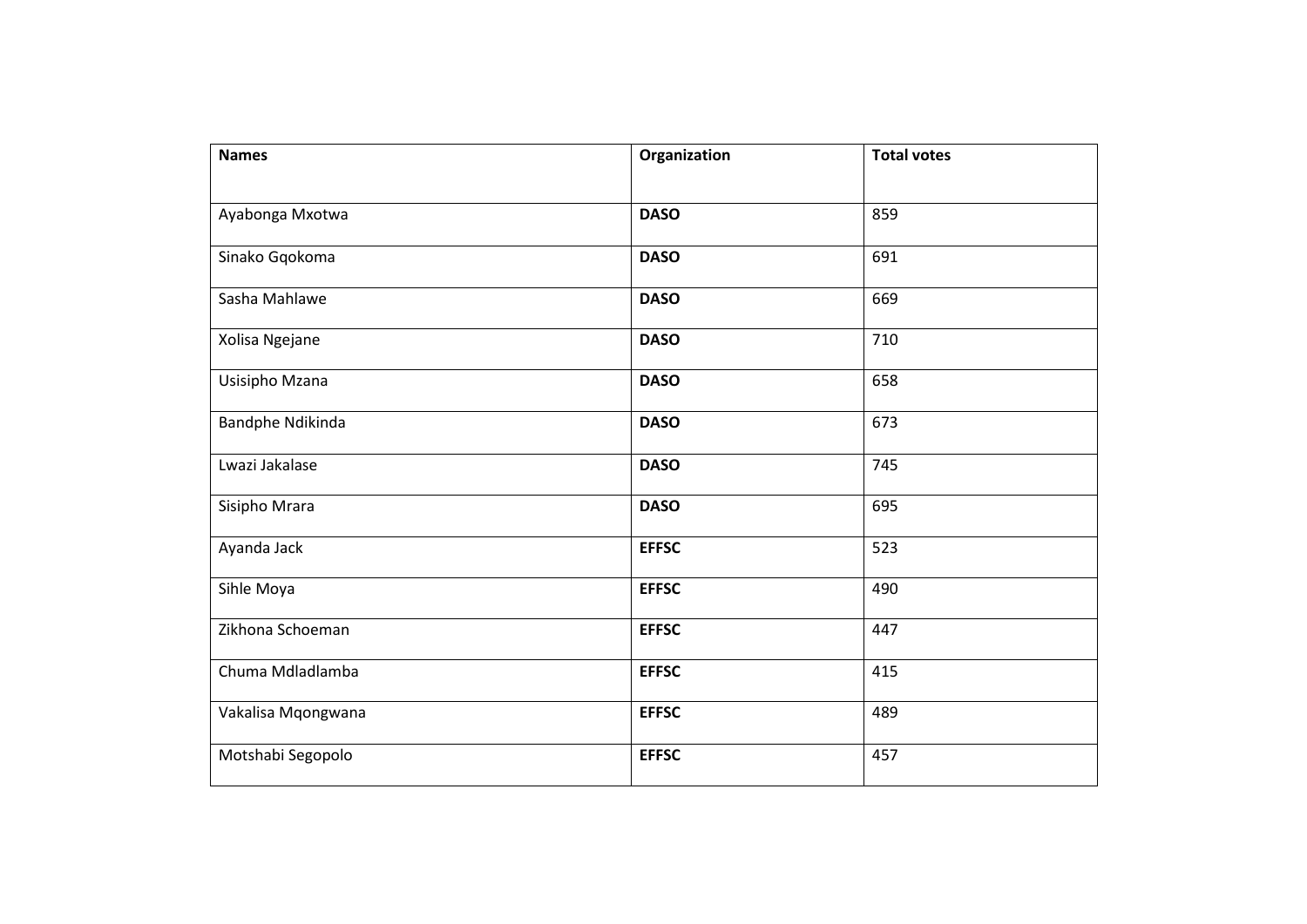| Nambitha Klaas     | <b>EFFSC</b> | 502  |
|--------------------|--------------|------|
| Phumelela Mbunjani | <b>EFFSC</b> | 480  |
| Lonwabo Siramza    | <b>SASCO</b> | 1599 |
| Sinesipho Jaxa     | <b>SASCO</b> | 1600 |
| Sinako Rala        | <b>SASCO</b> | 1546 |
| Yanga Dlamini      | <b>SASCO</b> | 1581 |
| Thembelihle Kano   | <b>SASCO</b> | 1477 |
| Zandile Mtolo      | <b>SASCO</b> | 1477 |
| Bongiswa Dehlazo   | <b>SASCO</b> | 1399 |
| Inganathi Toto     | <b>SASCO</b> | 1423 |